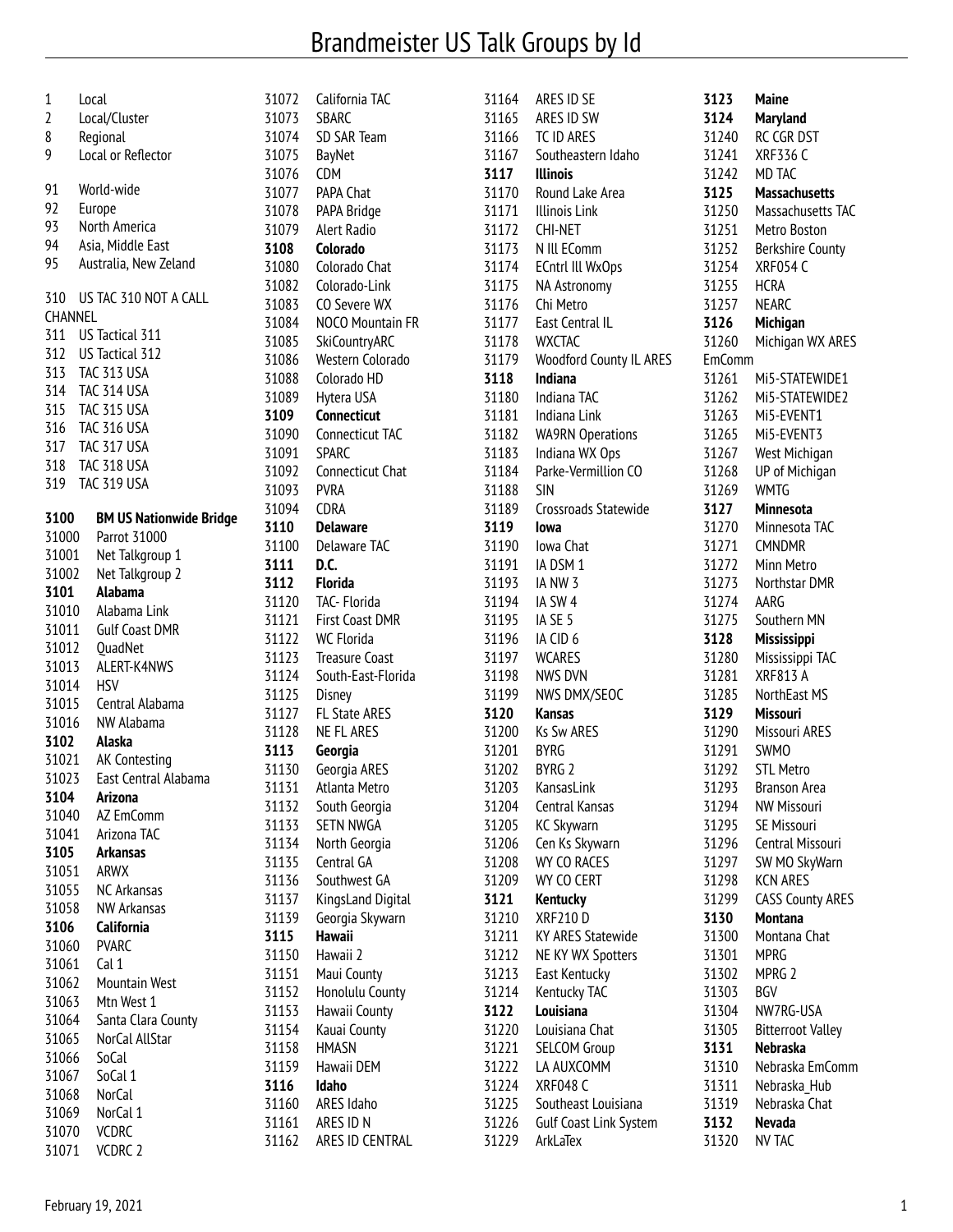## Brandmeister US Talk Groups by Id

| SNARS (Reno/Tahoe)  |
|---------------------|
|                     |
|                     |
|                     |
|                     |
|                     |
|                     |
|                     |
|                     |
|                     |
|                     |
|                     |
|                     |
|                     |
|                     |
|                     |
|                     |
|                     |
|                     |
|                     |
|                     |
|                     |
|                     |
|                     |
| Lower Hudson Valley |
|                     |
|                     |
|                     |
| Mid-Hudson Valley   |
|                     |
|                     |
|                     |
|                     |
|                     |
|                     |
|                     |
|                     |
|                     |
|                     |
|                     |
|                     |
|                     |
|                     |
|                     |
|                     |
|                     |
|                     |
|                     |
|                     |
|                     |
|                     |
|                     |
|                     |
|                     |
|                     |
|                     |
|                     |
|                     |
|                     |
|                     |

| 3142           | Pennsylvania                        |
|----------------|-------------------------------------|
| 31420          | PEMA EmComm RACES                   |
| 31421          | PA Tac                              |
| 31422          | Western PA                          |
| 31423          | North-Central PA                    |
| 31424          | North East PA                       |
| 31425          | PA Cross-mode                       |
| 31426          | <b>EPA Section</b>                  |
| 31427          | Tri-County                          |
| 31428          | RF-IT                               |
| 31429          | Zednet                              |
| 3144           | <b>Rhode Island</b>                 |
| 31441          | Rhode Island Chat                   |
| 31444          | Rhode Island Digital Link           |
| 31445          | Quahog Repeater Network             |
| 3145           | <b>South Carolina</b>               |
| 31450          | <b>SC ARES</b>                      |
| 31451          | SC TAC                              |
| 31456          | Low Country                         |
| 31457          | Upstate                             |
| 31458          | Midlands                            |
| 31459          | Pee Dee, SC                         |
| 3146           | <b>South Dakota</b>                 |
| 31460          | SD ARES                             |
| 31466          | SD Digital Hub                      |
| 3147           | <b>Tennessee</b>                    |
| 31471          | <b>NWS Memphis</b>                  |
| 31472          | TN Skywarn MTEARS                   |
| 31473          | Knox-Metro area                     |
| 31474          | Fusion-Link                         |
| 31475          | Tennessee TAC                       |
| 31478          | <b>TEMA</b>                         |
| 3148           | <b>Texas</b>                        |
| 31480          | <b>TX Chat</b>                      |
| 31481          | North Texas                         |
| 31482          | South Texas                         |
| 31483          | <b>West Texas</b>                   |
| 31484          | SouthEast Texas                     |
| 31487          | <b>TX ARES EmComm</b>               |
| 31488          | Texas-Nexus                         |
| 31489          | Texas TAC                           |
| 3149           | Utah                                |
| 31490          | 76ers                               |
| 31491          | Northern Utah                       |
| 31492          | Davis Utah                          |
| 31499          | Utah TAC                            |
| 3150           | <b>Vermont</b>                      |
| 31500          | Vermont TAC                         |
| 3151           | Virginia                            |
| 31510          | VA TAC                              |
| 31511          | <b>Richmond Metro</b>               |
| 31512          | <b>ARES Emcomm</b>                  |
| 31513          | Southwest Virginia                  |
| 31514          | Shenandoah Valley                   |
| 31515<br>31516 | <b>Tidewater VA</b><br>VA PENINSULA |
| 3153           | Washington                          |
|                |                                     |

| 31530          | <b>PNW-West</b>                  |
|----------------|----------------------------------|
| 31531          | Olympic Peninsula                |
| 31538          | <b>Washington State ARES</b>     |
| 31539          | <b>Washington State ARES TAC</b> |
| 3154           | <b>West Virginia</b>             |
| 31540          | West Virginia TAC                |
| 3155           | <b>Wisconsin</b>                 |
| 31550          | <b>Wisconsin TAC</b>             |
| 31551          | WI-Fusion                        |
| 31555          | WI-DMR                           |
| 31556          | WI Ares/Emcomm                   |
| 3156           | Wyoming                          |
| 31560          | SE Wyoming chat                  |
| 31561          | <b>Wyoming Tac</b>               |
| 31563          | Wyoming Severe WX                |
| 31564          | SW Wyoming                       |
| 31565          | NW Wyoming                       |
| 31566          | <b>NE Wyoming</b>                |
| 31567          | Central Wyoming                  |
| 31600          | USA - Area 0                     |
| 31601          | USA - Area 1                     |
| 31602          | USA - Area 2                     |
| 31603          | USA - Area 3<br>USA - Area 4     |
| 31604          | USA - Area 5                     |
| 31605          | USA - Area 6                     |
| 31606          | USA - Area 7                     |
| 31607<br>31608 | USA - Area 8                     |
| 31609          | USA - Area 9                     |
| 31619          | <b>CRTS</b>                      |
| 31620          | Kings of Digital                 |
| 31621          | <b>HRCC</b>                      |
| 31622          | South East FL                    |
| 31623          | Public Safety Chat               |
| 31629          | SwiNe                            |
| 31630 STEM     |                                  |
| 31631          | Chicago Star                     |
| 31644          | Cnt IL Wires-X                   |
| 31645          | IL Skywarn and ARES              |
| 31648          | <b>DMR INFO NETWORK</b>          |
| 31650          | SDFARC                           |
| 31652          | <b>RVing Hams</b>                |
| 31653          | <b>KC2RC WIRESX</b>              |
| 31654          | 4SQRP                            |
| 31655          | Venture Overland                 |
| 31656          | America-Link                     |
| 3166           | <b>DVSwitch</b>                  |
| 31660          | Ocean County NJ                  |
| 31661          | OMIK                             |
| 31662          | LIMARC                           |
| 31663          | Live PD TNC                      |
| 31664          | Nature Coast                     |
| 31665          | <b>DMR Mental Ward</b>           |
| 31666          | <b>DMR</b> of Anarchy            |
| 31667          | <b>Old Friends</b>               |
| 31668          | Sta-Mar                          |
| 3167           | Allstar                          |

| 31670           | Florida Gulf Coast                        |
|-----------------|-------------------------------------------|
| 31671           | Youth ARC                                 |
| 31672           | PI-Star Chat                              |
| 31673           | R5AUXCOMM                                 |
| 31674           | Maritime Radio Historical                 |
| Society         |                                           |
| 31675           | REF020A Bridge                            |
| 31676           | Allstar 46031/Wires-X                     |
| 31677           | OEI Repeater Group                        |
| 31678           | Catawba Valley DMR                        |
| 31679           | BlindHamsgroup.io                         |
| 31680           | <b>Quadnet WX</b>                         |
| 31681           | Search and Rescue USA                     |
| 31682           | Search and Rescue TAC1                    |
| 31683           | C.A.R.E.S.                                |
| 31684           | San Francisco Bay Area                    |
| 31685           | Skywarn Licking County Oh                 |
| 31686           | Metropolitan Amateur                      |
| Repeater System |                                           |
| 31688           | Ham Shack Hotline                         |
| 31689           | <b>FDMRCCU</b>                            |
| 3169            | Midwest                                   |
| 31693           | Amateur Radio Roundtable                  |
| 31694           | Maritime Radio Historical                 |
| Society 2       |                                           |
| 31695           | GigaParts                                 |
| 31697           | <b>Russian Americans</b>                  |
| 31699           | <b>Greek Americans</b>                    |
| 31700           | <b>CRRG DMR</b>                           |
| 31707           | Sonoma County                             |
| 3171            | NoCo                                      |
| 3172            | Northeast                                 |
| 31720           | <b>NEW ENG Skywarn</b>                    |
| 3173            | Mid-Atlantic                              |
| 31730           | <b>MAWSCoord</b>                          |
| 3174            | Southeast                                 |
| 3175            | Southern Plains                           |
| 3176            | Southwest                                 |
| 3177            | Mountain                                  |
| 31771           | pnwr                                      |
| 31773           |                                           |
| 31774           | Geeks in Jeeps<br><b>Weather Watching</b> |
| 31775           | PINOYHAMS                                 |
| 31776           | Liberty Talk Group                        |
| 31777           | DX-LINK SYSTEM                            |
|                 | Missouri Lakes                            |
| 3180            |                                           |
| 31801           | The Gathering Spot                        |
| 31802           | The Chat Lounge                           |
| 31803           | Secret Talk Group                         |
| 31805           | CCDMR                                     |
| 31806           | AREC-FUSION                               |
| 31809           | AREC-DSTAR-XREF                           |
| 31810           | AREC-MULTI-P-XLX                          |
| 31811           | PINELLAS-WIRESX                           |
| 31812           | PINELLAS-DSTAR-DCS                        |
| 31813           | PINELLAS-DSTAR-XRF                        |
| 31814           | PINELLAS-MULTI-P-XLX                      |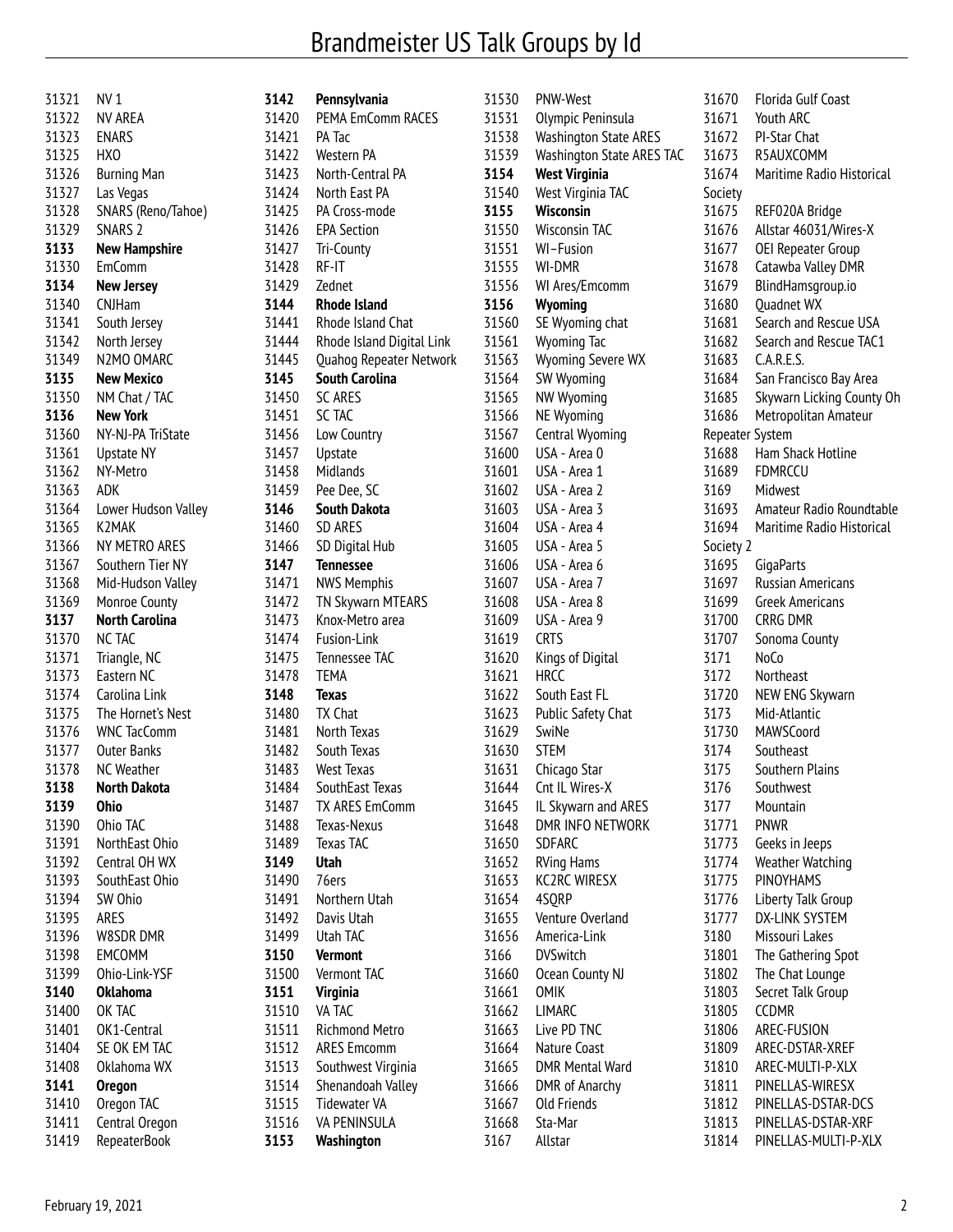| 98007<br>98008 | <b>IECRO</b><br>Military Veterans    |
|----------------|--------------------------------------|
| 98006          | AMSAT                                |
| 98004<br>98005 | W8IRC IRC Chat<br>SBE                |
| 98002          | HamFurs                              |
| 9800<br>98001  | Cafe Gratis<br><b>WWARG</b>          |
| 95150          | Global NorCal 5150                   |
| 9500           | Collegiate                           |
| 9371<br>9410   | Francophonie C4FM<br><b>ATV Talk</b> |
| 9201           | <b>EURAO</b>                         |
|                | 91665 Marines RNLMC                  |
| 9112           | Emcom EU                             |
| 9107           | XRF007B                              |
| 9102           | <b>Worldwide Aviation</b>            |
| 9101           | Worldwide Maritime                   |
| 9078           | JOTA Tac 8                           |
| 9077           | JOTA Tac 7                           |
| 9076           | JOTA Tac 6                           |
| 9075           | JOTA Tac 5                           |
| 9073<br>9074   | JOTA Tac 3<br>JOTA Tac 4             |
| 9072           | JOTA Tac 2                           |
| 9071           | JOTA Tac 1                           |
| 31990          | Handi-Hams                           |
| 3199           | Hurricane Net                        |
| 3195           | Chemung Storm Chasers                |
| 31933          | <b>Rizal Latitude</b>                |
| 31900          | 900 Mhz Repeaters                    |
| 3190           | PADMR                                |
| 31821          | Jefferson State                      |
| 31820          | K2DMR                                |

| 310002 | <b>PADMR Local</b>      |
|--------|-------------------------|
| 310799 | <b>WNYFLDMR</b>         |
| 310997 | Parrot 310997           |
| 311416 | SACValley               |
| 311662 | <b>UORRT</b>            |
| 314223 | <b>Tioga County ARC</b> |
|        |                         |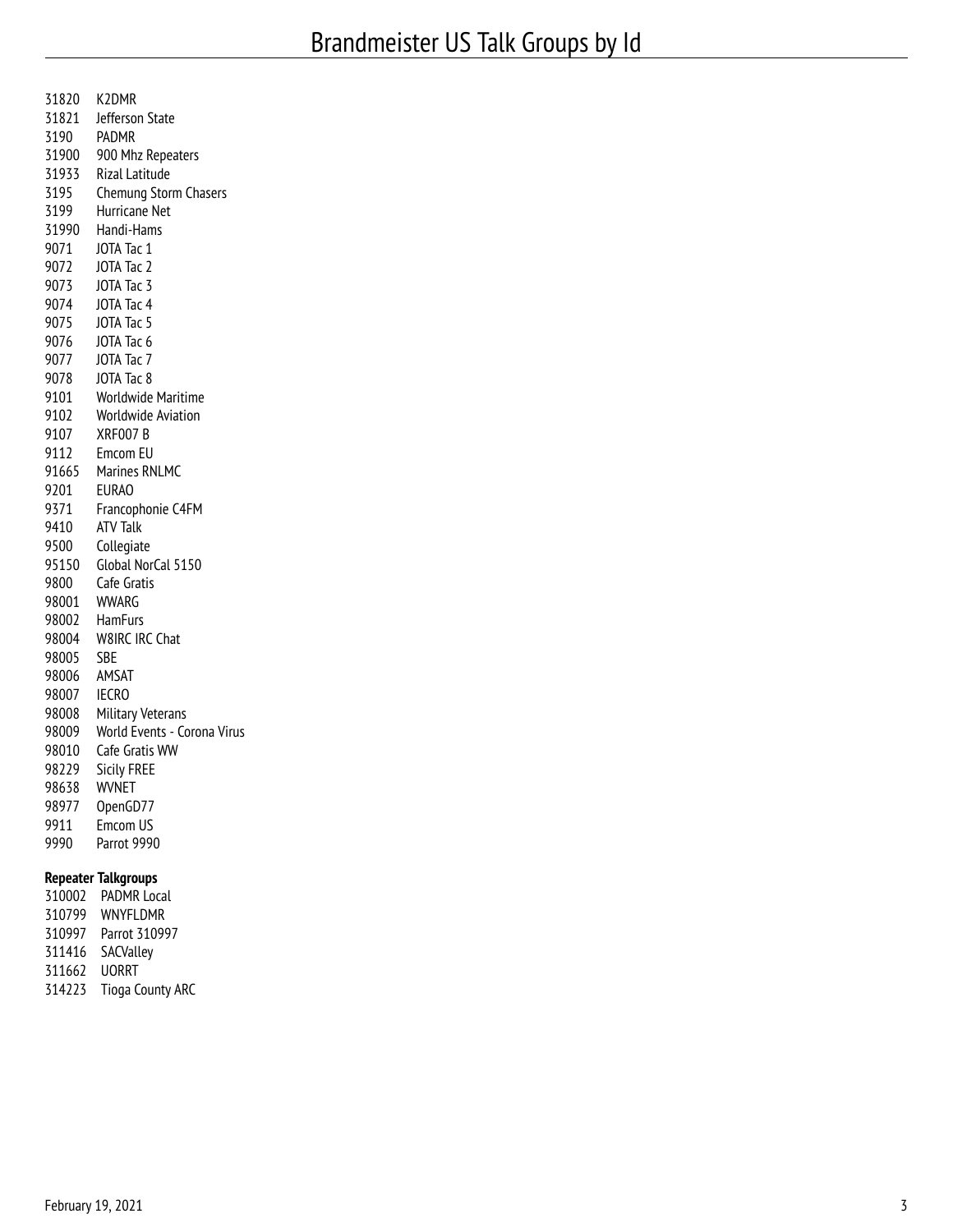## Brandmeister US Talk Groups by Name

| 31654 | 4SQRP                          | 31015 | Central Alabama         | 31139 | Georgia Skywarn               | 31620           | Kings of Digital          |
|-------|--------------------------------|-------|-------------------------|-------|-------------------------------|-----------------|---------------------------|
| 31490 | 76ers                          | 31135 | Central GA              | 3113  | Georgia                       | 31137           | KingsLand Digital         |
| 31900 | 900 Mhz Repeaters              | 31204 | Central Kansas          | 31695 | GigaParts                     | 31473           | Knox-Metro area           |
| 31274 | AARG                           | 31296 | Central Missouri        | 95150 | Global NorCal 5150            | 31200           | Ks Sw ARES                |
| 31363 | ADK                            | 31392 | Central OH WX           | 31699 | <b>Greek Americans</b>        | 31211           | <b>KY ARES Statewide</b>  |
| 31021 | AK Contesting                  | 31411 | Central Oregon          | 31011 | <b>Gulf Coast DMR</b>         | 31222           | LA AUXCOMM                |
| 31010 | Alabama Link                   | 31567 | Central Wyoming         | 31226 | <b>Gulf Coast Link System</b> | 31327           | Las Vegas                 |
| 3101  | Alabama                        | 3195  | Chemung Storm Chasers   | 31688 | Ham Shack Hotline             | 31776           | Liberty Talk Group        |
| 3102  | Alaska                         | 31176 | Chi Metro               | 98002 | <b>HamFurs</b>                | 31662           | <b>LIMARC</b>             |
| 31079 | Alert Radio                    | 31172 | <b>CHI-NET</b>          | 31990 | Handi-Hams                    | 31663           | Live PD TNC               |
| 31013 | ALERT-K4NWS                    | 31631 | Chicago Star            | 31150 | Hawaii 2                      | 31220           | Louisiana Chat            |
| 31676 | Allstar 46031/Wires-X          | 31271 | <b>CMNDMR</b>           | 31153 | Hawaii County                 | 3122            | Louisiana                 |
| 3167  | Allstar                        | 31340 | <b>CNJHam</b>           | 31159 | Hawaii DEM                    | 31456           | Low Country               |
| 31693 | Amateur Radio Roundtable       | 31644 | Cnt IL Wires-X          | 3115  | Hawaii                        | 31364           | Lower Hudson Valley       |
| 31656 | America-Link                   | 31083 | CO Severe WX            | 31255 | <b>HCRA</b>                   | 3123            | Maine                     |
| 98006 | AMSAT                          | 9500  | Collegiate              | 31158 | <b>HMASN</b>                  | 91665           | Marines RNLMC             |
| 31809 | AREC-DSTAR-XREF                | 31080 | Colorado Chat           | 31152 | Honolulu County               | 31694           | Maritime Radio Historical |
| 31806 | AREC-FUSION                    | 31088 | Colorado HD             | 31621 | <b>HRCC</b>                   | Society 2       |                           |
| 31810 | AREC-MULTI-P-XLX               | 31082 | Colorado-Link           | 31014 | <b>HSV</b>                    | 31674           | Maritime Radio Historical |
| 31512 | <b>ARES Emcomm</b>             | 3108  | Colorado                | 3199  | Hurricane Net                 | Society         |                           |
| 31162 | ARES ID CENTRAL                | 31092 | Connecticut Chat        | 31325 | HX <sub>0</sub>               | 3124            | Maryland                  |
| 31161 | ARES ID N                      | 31090 | Connecticut TAC         | 31089 | Hytera USA                    | 31250           | Massachusetts TAC         |
| 31164 | ARES ID SE                     | 3109  | Connecticut             | 31196 | IA CID 6                      | 3125            | Massachusetts             |
| 31165 | ARES ID SW                     | 31189 | Crossroads Statewide    | 31191 | IA DSM 1                      | 31151           | Maui County               |
| 31160 | ARES Idaho                     | 31700 | CRRG DMR                | 31193 | IA NW 3                       | 31730           | MAWSCoord                 |
| 31395 | ARES                           | 31619 | <b>CRTS</b>             | 31195 | IA SE 5                       | 31242           | MD TAC                    |
|       | Arizona TAC                    |       | D.C.                    | 31194 | IA SW 4                       |                 | Metro Boston              |
| 31041 |                                | 3111  |                         |       |                               | 31251           |                           |
| 3104  | Arizona                        | 31492 | Davis Utah              | 3116  | Idaho                         | 31686           | Metropolitan Amateur      |
| 3105  | Arkansas                       | 31100 | Delaware TAC            | 98007 | <b>IECRO</b>                  | Repeater System |                           |
| 31229 | ArkLaTex                       | 3110  | Delaware                | 31645 | IL Skywarn and ARES           | 31263           | Mi5-EVENT1                |
| 31051 | ARWX                           | 31125 | Disney                  | 31171 | <b>Illinois Link</b>          | 31265           | Mi5-EVENT3                |
| 31131 | Atlanta Metro                  | 31648 | DMR INFO NETWORK        | 3117  | Illinois                      | 31261           | MI5-STATEWIDE1            |
| 9410  | <b>ATV Talk</b>                | 31665 | <b>DMR Mental Ward</b>  | 31181 | Indiana Link                  | 31262           | MI5-STATEWIDE2            |
| 31040 | AZ EmComm                      | 31666 | DMR of Anarchy          | 31180 | Indiana TAC                   | 31260           | Michigan WX ARES          |
| 31075 | BayNet                         | 3166  | <b>DVSwitch</b>         | 31183 | Indiana WX Ops                | <b>EmComm</b>   |                           |
| 31252 | <b>Berkshire County</b>        | 31777 | DX-LINK SYSTEM          | 3118  | Indiana                       | 3126            | Michigan                  |
| 31303 | BGV                            | 31023 | East Central Alabama    | 31190 | Iowa Chat                     | 3173            | Mid-Atlantic              |
| 31305 | <b>Bitterroot Valley</b>       | 31177 | East Central IL         | 3119  | lowa                          | 31368           | Mid-Hudson Valley         |
| 31679 | BlindHamsgroup.io              | 31213 | East Kentucky           | 31821 | Jefferson State               | 31458           | Midlands                  |
| 3100  | <b>BM US Nationwide Bridge</b> | 31373 | Eastern NC              | 9071  | JOTA Tac 1                    | 3169            | Midwest                   |
| 31293 | <b>Branson Area</b>            | 31174 | <b>ECntrl III WxOps</b> | 9072  | JOTA Tac 2                    | 98008           | Military Veterans         |
| 31326 | <b>Burning Man</b>             | 9112  | Emcom EU                | 9073  | JOTA Tac 3                    | 31272           | Minn Metro                |
| 31202 | BYRG 2                         | 9911  | Emcom US                | 9074  | JOTA Tac 4                    | 31270           | Minnesota TAC             |
| 31201 | <b>BYRG</b>                    | 31330 | <b>EmComm</b>           | 9075  | JOTA Tac 5                    | 3127            | Minnesota                 |
| 31683 | C.A.R.E.S.                     | 31398 | EMCOMM                  | 9076  | JOTA Tac 6                    | 31280           | Mississippi TAC           |
| 98010 | Cafe Gratis WW                 | 31323 | <b>ENARS</b>            | 9077  | JOTA Tac 7                    | 3128            | Mississippi               |
| 9800  | Cafe Gratis                    | 31426 | <b>EPA Section</b>      | 9078  | JOTA Tac 8                    | 31290           | Missouri ARES             |
| 31061 | Cal 1                          | 9201  | <b>EURAO</b>            | 31820 | K2DMR                         | 3180            | Missouri Lakes            |
| 31072 | California TAC                 | 31689 | <b>FDMRCCU</b>          | 31365 | K2MAK                         | 3129            | Missouri                  |
| 3106  | California                     | 31121 | First Coast DMR         | 3120  | Kansas                        | 31369           | Monroe County             |
| 31374 | Carolina Link                  | 31127 | FL State ARES           | 31203 | KansasLink                    | 31300           | Montana Chat              |
| 31299 | <b>CASS County ARES</b>        | 31670 | Florida Gulf Coast      | 31154 | Kauai County                  | 3130            | Montana                   |
| 31678 | Catawba Valley DMR             | 3112  | Florida                 | 31205 | <b>KC Skywarn</b>             | 31062           | Mountain West             |
| 31805 | <b>CCDMR</b>                   | 9371  | Francophonie C4FM       | 31653 | <b>KC2RC WIRESX</b>           | 3177            | Mountain                  |
| 31076 | <b>CDM</b>                     | 31474 | Fusion-Link             | 31298 | <b>KCN ARES</b>               | 31302           | MPRG 2                    |
| 31094 | <b>CDRA</b>                    | 31773 | Geeks in Jeeps          | 31214 | Kentucky TAC                  | 31301           | <b>MPRG</b>               |
| 31206 | Cen Ks Skywarn                 | 31130 | Georgia ARES            | 3121  | Kentucky                      | 31063           | Mtn West 1                |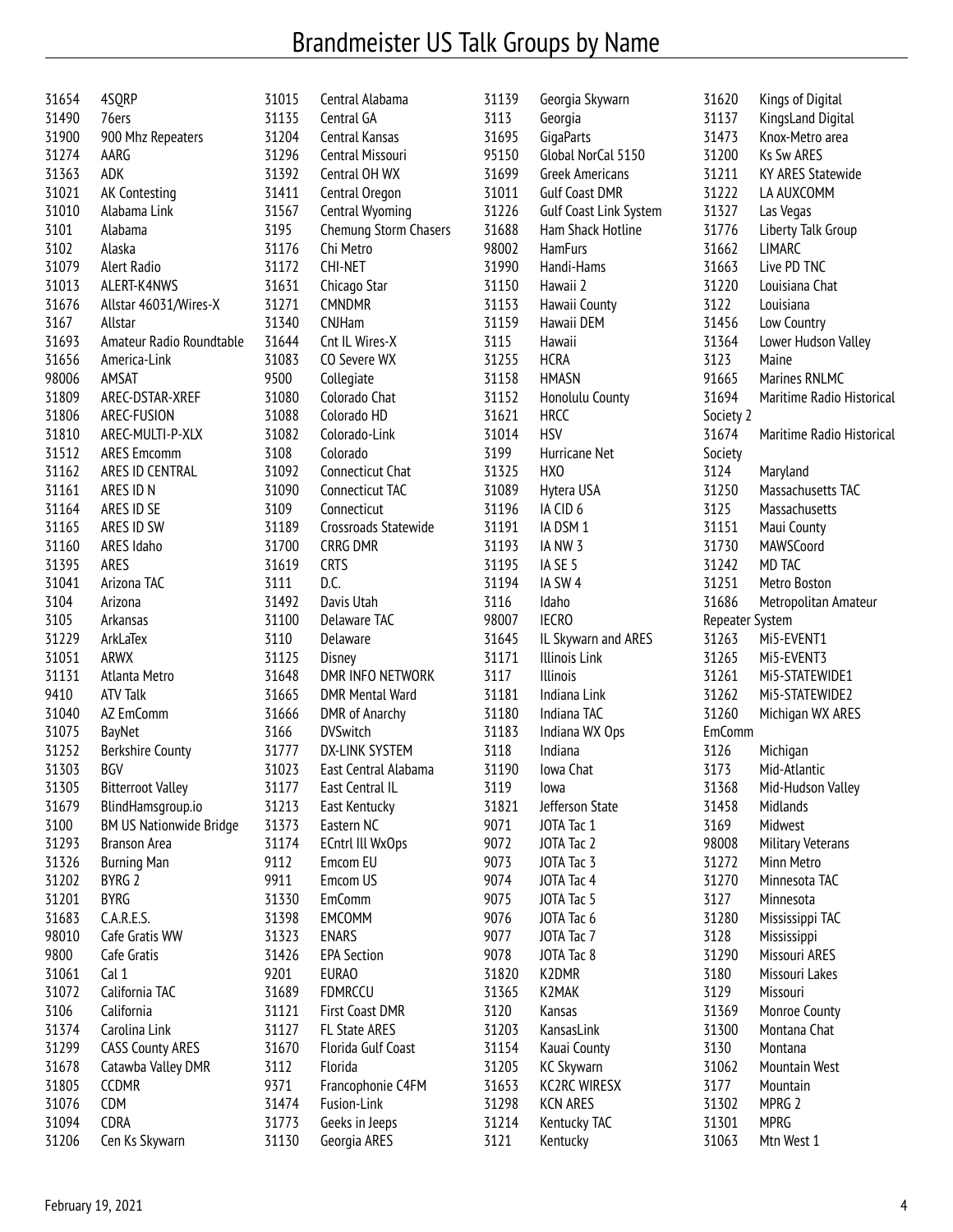## Brandmeister US Talk Groups by Name

| 31173 | N III EComm        | 31390  | Ohio TAC                  | 31073 | SBARC                     | 3147   | Tennessee                    |
|-------|--------------------|--------|---------------------------|-------|---------------------------|--------|------------------------------|
| 31349 | N2MO OMARC         | 31399  | Ohio-Link-YSF             | 98005 | <b>SBE</b>                | 31489  | Texas TAC                    |
| 31175 | NA Astronomy       | 3139   | <b>Ohio</b>               | 31450 | SC ARES                   | 31488  | Texas-Nexus                  |
| 31664 | Nature Coast       | 31400  | OK TAC                    | 31451 | SC TAC                    | 3148   | Texas                        |
| 31055 | NC Arkansas        | 31401  | OK1-Central               | 31460 | SD ARES                   | 31802  | The Chat Lounge              |
| 31370 | NC TAC             | 31408  | Oklahoma WX               | 31466 | SD Digital Hub            | 31801  | The Gathering Spot           |
| 31378 | <b>NC Weather</b>  | 3140   | Oklahoma                  | 31074 | SD SAR Team               | 31375  | The Hornet's Nest            |
| 31128 | NE FL ARES         | 31667  | <b>Old Friends</b>        | 31650 | <b>SDFARC</b>             | 31515  | <b>Tidewater VA</b>          |
| 31212 | NE KY WX Spotters  | 31531  | Olympic Peninsula         | 31295 | SE Missouri               | 314223 | <b>Tioga County ARC</b>      |
| 31566 | NE Wyoming         | 31661  | <b>OMIK</b>               | 31404 | SE OK EM TAC              | 31472  | TN Skywarn MTEARS            |
| 31257 | <b>NEARC</b>       | 98977  | OpenGD77                  | 31560 | SE Wyoming chat           | 31123  | <b>Treasure Coast</b>        |
| 31319 | Nebraska Chat      | 31410  | Oregon TAC                | 31682 | Search and Rescue TAC1    | 31427  | Tri-County                   |
| 31310 | Nebraska EmComm    | 3141   | Oregon                    | 31681 | Search and Rescue USA     | 31371  | Triangle, NC                 |
| 3131  | Nebraska           | 31377  | <b>Outer Banks</b>        | 31803 | Secret Talk Group         | 31487  | TX ARES EmComm               |
| 31311 | Nebraska_Hub       | 31425  | PA Cross-mode             | 31221 | <b>SELCOM Group</b>       | 31480  | TX Chat                      |
| 31001 | Net Talkgroup 1    | 31421  | PA Tac                    | 31133 | <b>SETN NWGA</b>          | 311662 | <b>UORRT</b>                 |
| 31002 | Net Talkgroup 2    | 310002 | PADMR Local               | 31514 | Shenandoah Valley         | 31268  | UP of Michigan               |
| 3132  | Nevada             | 3190   | PADMR                     | 98229 | <b>Sicily FREE</b>        | 31361  | <b>Upstate NY</b>            |
| 31720 | NEW ENG Skywarn    | 31078  | PAPA Bridge               | 31188 | <b>SIN</b>                | 31457  | Upstate                      |
| 3133  | New Hampshire      | 31077  | PAPA Chat                 | 31085 | SkiCountryARC             | 31600  | USA - Area 0                 |
| 3134  | New Jersey         | 31184  | Parke-Vermillion CO       | 31685 | Skywarn Licking County Oh | 31601  | USA - Area 1                 |
| 3135  | New Mexico         | 31000  | Parrot 31000              | 31328 | SNARS (Reno/Tahoe)        | 31602  | USA - Area 2                 |
| 3136  | New York           | 310997 | Parrot 310997             | 31329 | SNARS <sub>2</sub>        | 31603  | USA - Area 3                 |
| 31350 | NM Chat / TAC      | 9990   | Parrot 9990               | 31067 | SoCal 1                   | 31604  | USA - Area 4                 |
| 31084 | NOCO Mountain FR   | 31459  | Pee Dee, SC               | 31066 | SoCal                     | 31605  | USA - Area 5                 |
| 3171  | NoCo               | 31420  | PEMA EmComm RACES         | 31707 | Sonoma County             | 31606  | USA - Area 6                 |
| 31069 | NorCal 1           | 3142   | Pennsylvania              | 3145  | South Carolina            | 31607  | USA - Area 7                 |
| 31065 | NorCal AllStar     | 31672  | PI-Star Chat              | 3146  | South Dakota              | 31608  | USA - Area 8                 |
| 31068 | <b>NorCal</b>      | 31812  | PINELLAS-DSTAR-DCS        | 31622 | South East FL             | 31609  | USA - Area 9                 |
| 3137  | North Carolina     | 31813  | PINELLAS-DSTAR-XRF        | 31132 | South Georgia             | 31499  | Utah TAC                     |
| 3138  | North Dakota       | 31814  | PINELLAS-MULTI-P-XLX      | 31341 | South Jersey              | 3149   | Utah                         |
| 31424 | North East PA      | 31811  | PINELLAS-WIRESX           | 31482 | South Texas               | 31516  | VA PENINSULA                 |
| 31134 | North Georgia      | 31775  | PINOYHAMS                 | 31124 | South-East-Florida        | 31510  | VA TAC                       |
| 31342 | North Jersey       | 31530  | PNW-West                  | 31225 | Southeast Louisiana       | 31071  | VCDRC 2                      |
| 31481 | North Texas        | 31771  | <b>PNWR</b>               | 31393 | SouthEast Ohio            | 31070  | <b>VCDRC</b>                 |
| 31423 | North-Central PA   | 31623  | Public Safety Chat        | 31484 | SouthEast Texas           | 31655  | Venture Overland             |
| 31285 | NorthEast MS       | 31060  | <b>PVARC</b>              | 3174  | Southeast                 | 31500  | Vermont TAC                  |
| 31391 | NorthEast Ohio     | 31093  | <b>PVRA</b>               | 31167 | Southeastern Idaho        | 3150   | Vermont                      |
| 3172  | Northeast          | 31680  | Quadnet WX                | 31275 | Southern MN               | 3151   | Virginia                     |
| 31491 | Northern Utah      | 31012  | QuadNet                   | 3175  | Southern Plains           | 98004  | W8IRC IRC Chat               |
| 31273 | Northstar DMR      | 31445  | Quahog Repeater Network   | 31367 | Southern Tier NY          | 31396  | W8SDR DMR                    |
| 31321 | NV <sub>1</sub>    | 31673  | R5AUXCOMM                 | 31136 | Southwest GA              | 31182  | <b>WA9RN Operations</b>      |
| 31322 | NV AREA            | 31240  | RC CGR DST                | 31513 | Southwest Virginia        | 31539  | Washington State ARES TAC    |
| 31320 | NV TAC             | 31675  | REF020A Bridge            | 3176  | Southwest                 | 31538  | <b>Washington State ARES</b> |
| 31016 | NW Alabama         | 31419  | <b>RepeaterBook</b>       | 31091 | <b>SPARC</b>              | 3153   | Washington                   |
| 31058 | NW Arkansas        | 31428  | RF-IT                     | 31668 | Sta-Mar                   | 31122  | <b>WC Florida</b>            |
| 31294 | NW Missouri        | 31441  | Rhode Island Chat         | 31630 | <b>STEM</b>               | 31197  | WCARES                       |
| 31565 | NW Wyoming         | 31444  | Rhode Island Digital Link | 31292 | <b>STL Metro</b>          | 31774  | Weather Watching             |
| 31304 | NW7RG-USA          | 3144   | Rhode Island              | 31297 | SW MO SkyWarn             | 31267  | West Michigan                |
| 31199 | NWS DMX/SEOC       | 31511  | Richmond Metro            | 31394 | SW Ohio                   | 31483  | <b>West Texas</b>            |
| 31198 | NWS DVN            | 31933  | Rizal Latitude            | 31564 | SW Wyoming                | 31540  | West Virginia TAC            |
| 31471 | <b>NWS Memphis</b> | 31170  | Round Lake Area           | 31629 | SwiNe                     | 3154   | West Virginia                |
| 31366 | NY METRO ARES      | 31697  | <b>Russian Americans</b>  | 31291 | <b>SWMO</b>               | 31086  | Western Colorado             |
| 31362 | NY-Metro           | 31652  | <b>RVing Hams</b>         | 31120 | TAC- Florida              | 31422  | Western PA                   |
| 31360 | NY-NJ-PA TriState  | 311416 | SACValley                 | 31166 | TC ID ARES                | 31556  | WI Ares/Emcomm               |
| 31660 | Ocean County NJ    | 31684  | San Francisco Bay Area    | 31478 | <b>TEMA</b>               | 31551  | WI-Fusion                    |
| 31677 | OEI Repeater Group | 31064  | Santa Clara County        | 31475 | Tennessee TAC             | 31555  | WI-DMR                       |